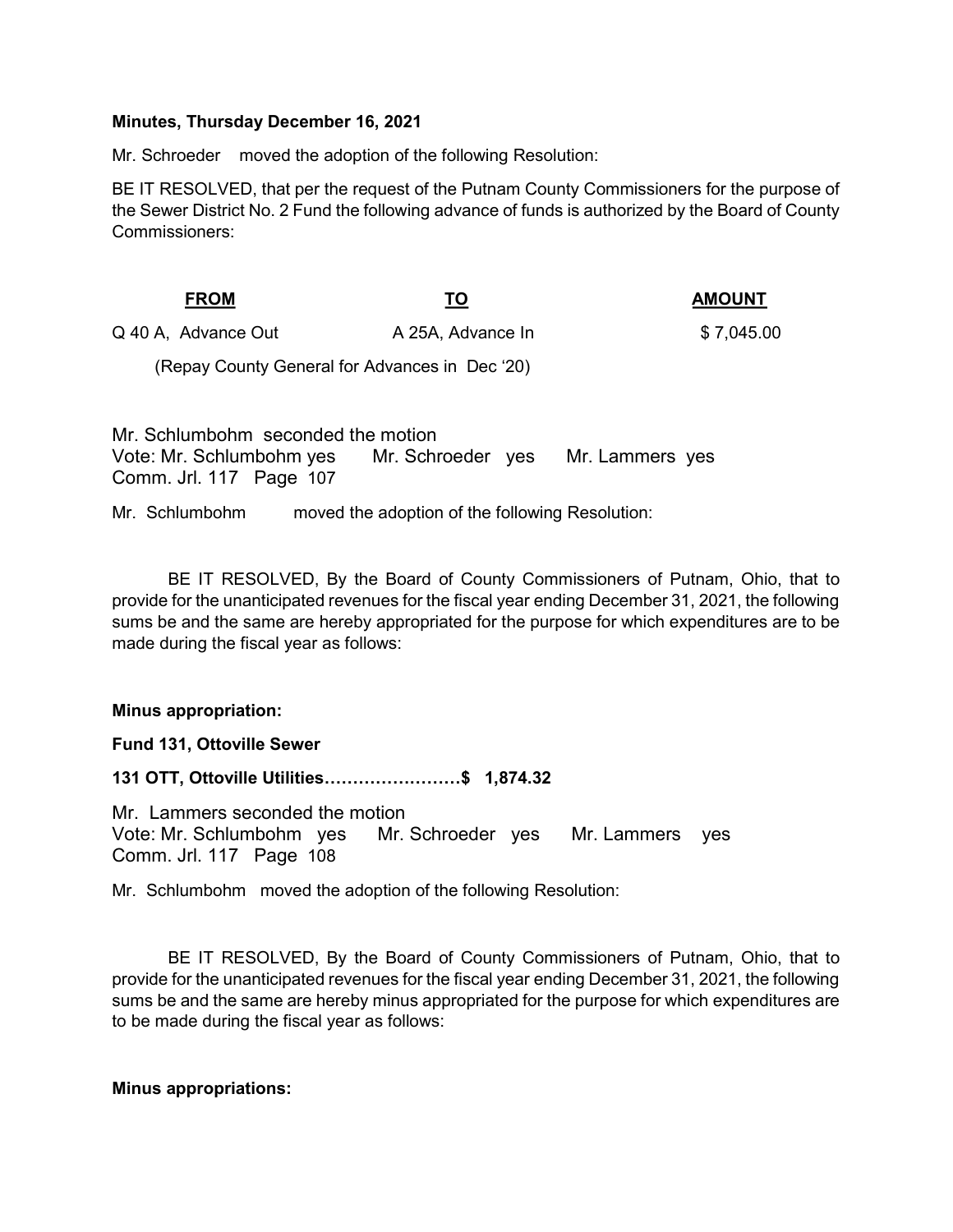Fund 018, Gen Ditch

| Q 27, Contract Services\$ 20,304.50              |  |
|--------------------------------------------------|--|
| Q 29, Compensation of Employees\$ 8,459.00       |  |
| Q 32, Advertising & Printing\$ 401.32            |  |
| Q 33, PERS/Workers Comp\$1,158.06                |  |
| Q 34A, Other Exp Gen Ditch\$ 2,500.00            |  |
| Q 34B, Assessments due other counties\$ 3,498.61 |  |

Fund 104, Enterprise Zone

104, Expenses……………………………..\$ 2,000.00

Fund 138, Landfill Closure/MNT

138, MISC, Miscellaneous.………………\$ 19,735.44 138 CS, Contract Services………………\$ 33,878.00 138 ENG, Engineering…………………….\$ 30,348.50 138 LEA, Leachate……………..………….\$ 8,170.00

Mr. Schroeder seconded the motion Vote: Mr. Schlumbohm yes Mr. Schroeder yes Mr. Lammers yes Comm. Jrl. 117 Page 109

Mr. Schlumbohm moved to approve signing the Housing Revolving Loan Fund administration Agreement between Ohio Department of Development and Putnam County Board of Commissioners Beginning January 1, 2022 through December 31, 2026.

Mr. Schroeder seconded the motion Vote: Mr. Schlumbohm yes Mr. Schroeder yes Mr. Lammers yes Comm. Jrl. 117 Page 110-110

Mr. Lammers moved the adoption of the following Resolution:

 BE IT RESOLVED, By the Board of County Commissioners of Putnam, Ohio, that to provide for the unanticipated revenues for the fiscal year ending December 31, 2021, the following sums be and the same are hereby appropriated for the purpose for which expenditures are to be made during the fiscal year as follows:

Fund 022, Brookhill Center School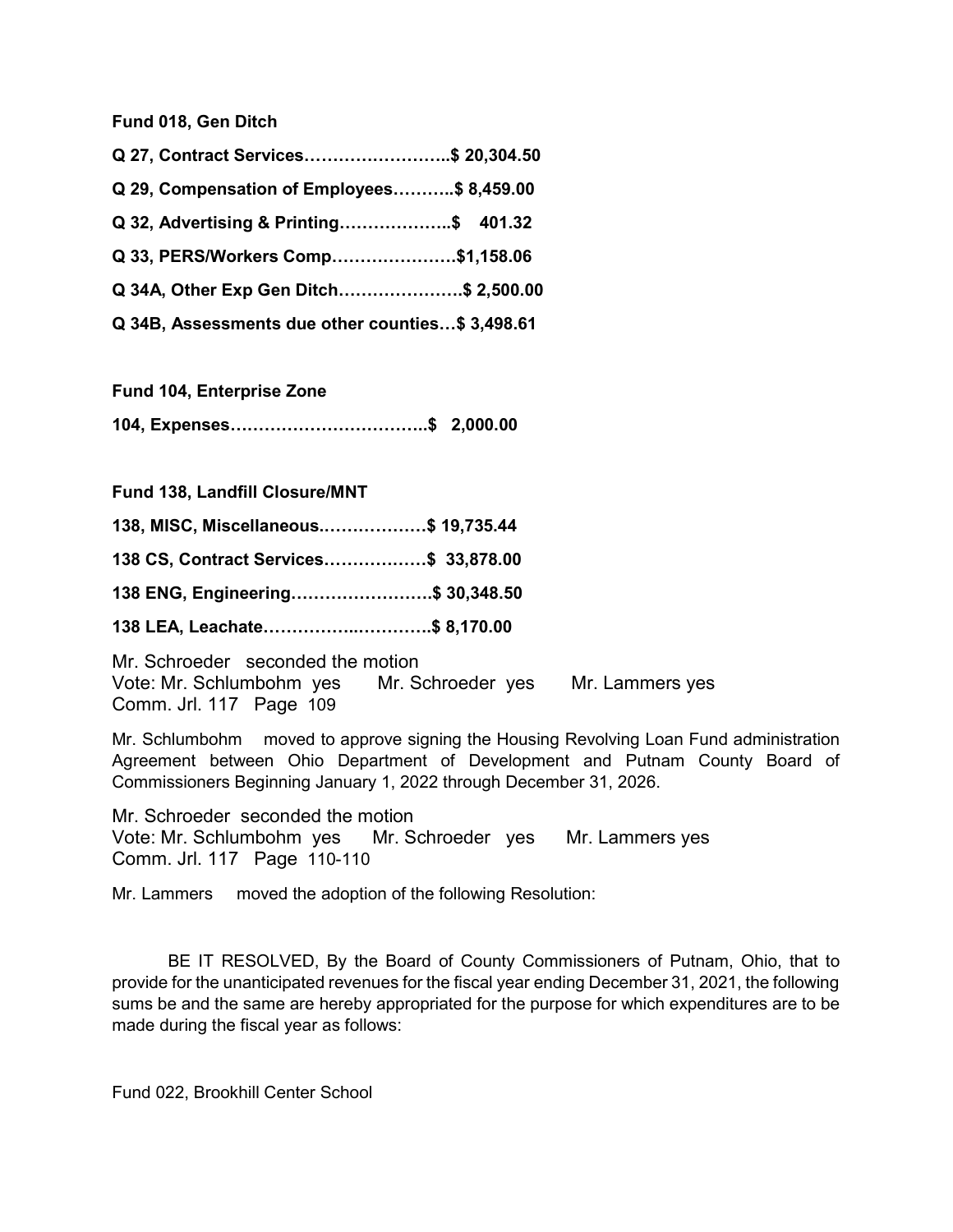8 E 7E, Hospital Insurance………………………..\$ 27,000.00

Mr. Schlumbohm seconded the motion

Vote: Mr. Schlumbohm yes Mr. Schroeder yes Mr. Lammers yes Comm. Jrl. 117 Page 111

Mr. Lammers moved the adoption of the following Resolution:

 BE IT RESOLVED, By the Board of County Commissioners of Putnam County, Ohio, that the following appropriation modification be made for the year ending December 31, 2021.

For Airport……

From……5 A 3, Supplies …to….5 A 10E, Utilities…………\$ 242.36

From……5 A 3, Supplies…to….5 A 6, Contract Services ……………\$ 204.20

From……5 A 5, Contracts-Repairs…to…5 A 6, Contract Services…..\$ 182.22

Mr. Schroeder seconded the motion Vote: Mr. Schlumbohm yes Mr. Schroeder yes Mr. Lammers yes Comm. Jrl. 117 Page 112

Mr. Schroeder moved to sign the agreement between Wood County Board of Commissioners and Putnam County Board of Commissioners for Wood County Juvenile Detention Center's receipts, custody, and care of juveniles that Putnam County Juvenile Court has alleged or adjudicated delinquent or unruly. This agreement shall be in full force starting January 1, 2022 to December 31, 2022 with an option for up to two (2) one-year periods.

Mr.Schlumbohm seconded the motion Vote: Mr. Schlumbohm yes Mr. Schroeder yes Mr. Lammers yes Comm. Jrl. 117 Page 113-

# Now and Then Purchase orders

Sewer Dist #1…………Purchase order 43515 County General………Purchsae order 43516 County Airport……….Purchase order 43517, 43518, 43520 Airport Operations.....Purchase order 43519 Mr. Lammers moved to approve the then and now purchase orders. Mr. Schroeder seconded the motion.

Vote: Mr. Schlumbohm yes Mr. Schroeder yes Mr. Lammers yes Exceptions: Mr. Schlumbohm none Mr. Schroeder none Mr. Lammers none Comm. Jrl. 117, Page 114

### Purchase orders and travel requests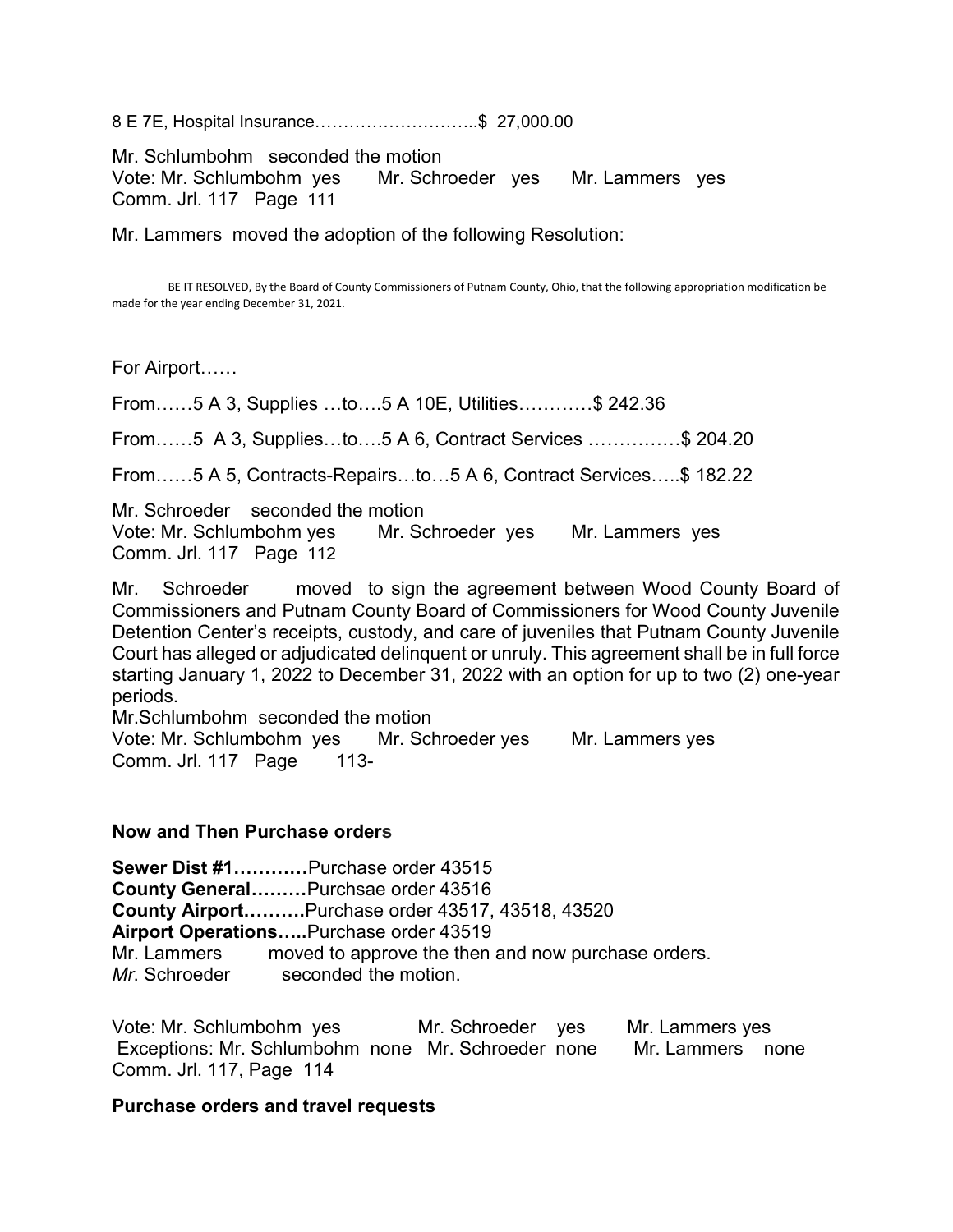Mr. moved to approve the purchase orders and travel requests.

Mr. seconded the motion.

Vote: Mr. Schlumbohm Mr. Schroeder Mr. Lammers Exceptions: Mr. Schlumbohm Mr. Schroeder Mr. Lammers

Commissioners Schroeder, Schlumbohm and Lammers held discussions on the 2022 holidays. The Commissioners discussed moving the Columbus Day holiday in October to be observed on the day after Thanksgiving, which is a reduced traffic day in the courthouse and will create an energy savings by closing the courthouse for four days. They also discussed moving the observation of the Juneteenth holiday to Good Friday which is another reduced traffic day in the courthouse. A resolution will be prepared for moving the observation of these holidays.

Commissioners held a conference call with John Ferragonio of ABM Building & Energy Solutions, regarding the stimulus funding for infrastructure improvements, in place of his meeting that is scheduled at 11 am, due to the Commissioners having other obligations today. Mr. Ferragonio would like to do a presentation for the Commissioners to show them the funding they could have available. Mr. Schlumbohm may be interested to view at a later date. The Commissioners asked for example projects where funding was found. Mr. Ferragonio talked about adding controls to heating and cooling units to limit operation during evening and weekend hours, which we already do. The County has already had a company review the operating systems for efficiencies. The County's maintenance supervisor has experience in HVAC and is on top of things. Mr. Ferragonio recognized that Putnam County will not be a good fit for them.

Ashley Siefker held discussions with Commissioners Schroeder, Schlumbohm and Lammers regarding the demolition grants that having applications due in January.

Ty Matthews stopped in to meet with Commissioners Schroeder, Schlumbohm and Lammers. Commissioner Lammers gave Ty the schedule for the mayors and trustees meetings. The Fire Assoc. meeting schedule was also shared.

The business agenda was held with Commissioners Schroeder, Schlumbohm and Lammers and Cindy Landwehr, Clerk.

The minutes from Tuesday December 14, 2021 were reviewed and approved.

Commissioners Schroeder, Schlumbohm and Lammers held a conference call with Commissioner Pepple from Hancock County to discuss the prisoner housing from Hancock County.

Commissioners Schroeder, Schlumbohm and Lammers held a conference call with Nicole Ellerbrock of Miller City School regarding bringing the recycling pick up service back to the school. They would like a roll off delivered to the school for them to load and be picked back up within a day or so. The school is interested in recycling paper, cardboard and plastic.

Commissioner Schroeder attended the open house at the Office of Public Safety in honor of Mike Klear's retirement.

Mr. Schlumbohm moved to adjourn for the day.